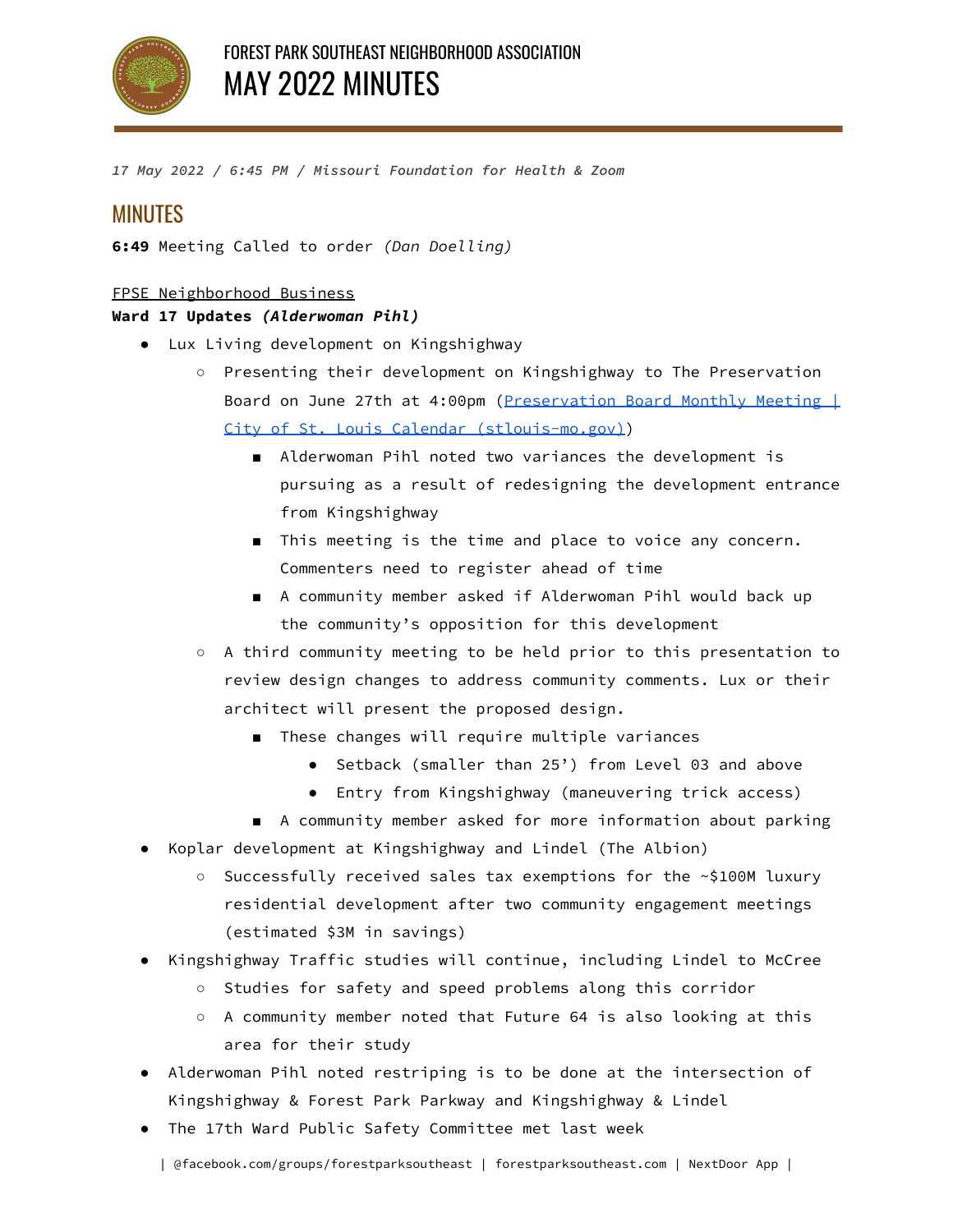

- The Alderwoman encouraged attendance at the next meeting from FPSE
- The Alderwoman met with residents of the Parkview Apartments to review a Public Health Initiative
- Community members can sign up for the Alderwoman's email list to receive her 17th Ward Annual Report (Tina "Sweet-T" Pihl, [Alderwoman](https://tinasweettpihl.com/) of St Louis' 17th Ward [\(tinasweettpihl.com\)\)](https://tinasweettpihl.com/)
- The June 17th Ward Meeting will be 06/08 at 6:30
- June Office Hours will be June 14th at Northwest Coffee at 5:30
- Infrastructure Committee (Allen Levin)
	- Allen introduced the Infrastructure Committee reboot
	- Kelly Harris and Allen Levin to chair
		- Thus far there have been 9 applications for membership and all have been accepted
		- Allen called for additional applicants to increase representation:
			- East of Boyle
			- African American
			- Non-White
			- Non-Male
			- Kings Oak
		- Interested community members can apply with the link below:
			- <https://bit.ly/fpseic>
	- First scheduled meeting to be held in June (16th or 28th)

## **Treasurer's Report (***Rachel Siegert***)**

- Rachel shared last month's treasurer's report
- Current operating balance is \$1,776.48
- Community members can donate via Cash App (Pay [\\$FPSENA](https://cash.app/$FPSENA) on Cash App) or email [forestparksoutheast@gmail.com](mailto:forestparksoutheast@gmail.com)

#### **Community News and Updates** *(Dan Doelling & JC Fick)*

- Free Seasonal Maintenance is available for Seniors in the neighborhood. Residents can email [nbrown@pcd-stl.com](mailto:nbrown@pcd-stl.com) for more information
- Upcoming Events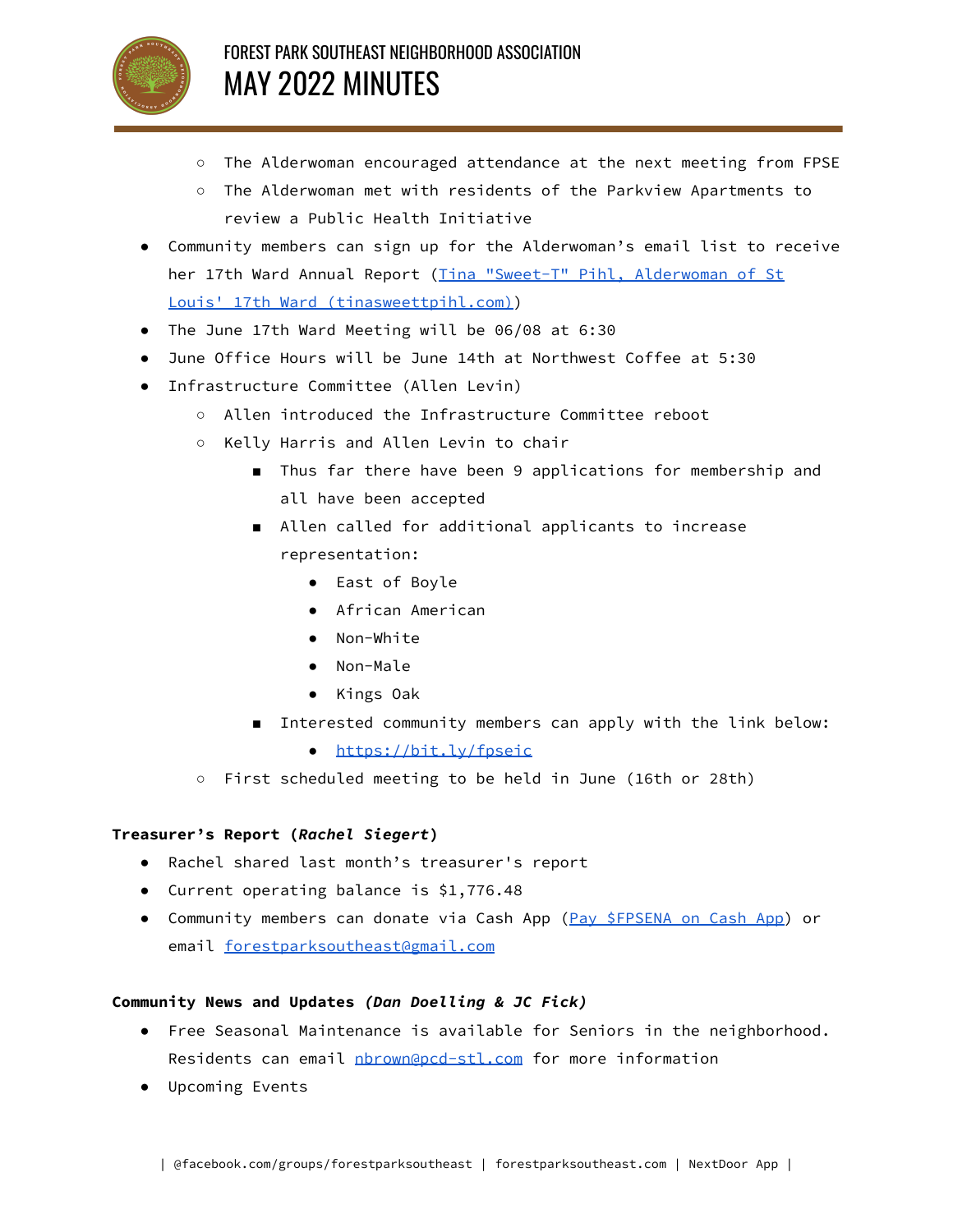

- Clean up this Saturday! Focused on Kings Oak, Meet at Manchester and Newstead at 10:00am
- Flowering Event this Sunday! Meet at Oakland and Newstead at 10:00am
- Future 64 Public Engagement Meeting will be held on May 18th at The City Foundry Food Hall at 4:00pm
- Tower Grove-Cortex Connector is calling for artwork from neighborhood residents. Those interested can attend the information session on June 3rd at Rockwell Beer Co. at 3:00pm

#### **PUblic Safety & Public Safety Committee Discussion** *(Dan Doelling)*

- Dan introduced a community discussion on the recent increase in crime and public safety to understand how we can build a public safety committee to create a more welcoming neighborhood for all.
- The discussion continued with key questions:
	- Community members answered the question 'What is safety to you?' with;
		- 'Being able to walk my dog at night and not feel like someone can attack me'
		- 'Knowing my neighbors'
		- 'Walking across the street without being hit by a car'
		- A community member recalled having a block-wide phone number list communications at the block level
		- Dan noted the board's hope to bolster the Block Captain program
	- When asked 'Where do you feel safest? Least Safe?' community members shared;
		- 'Dark alleys'
	- Community members answered 'What safety can be improved? with;
		- 'Young people carrying guns'
		- 'Speed bumps or something to slow people down coming out of alleys' (or reflector mirrors)
	- 'Where have you seen crime happen?' was answered with;
		- 'It's everywhere, alley-ways, streets'